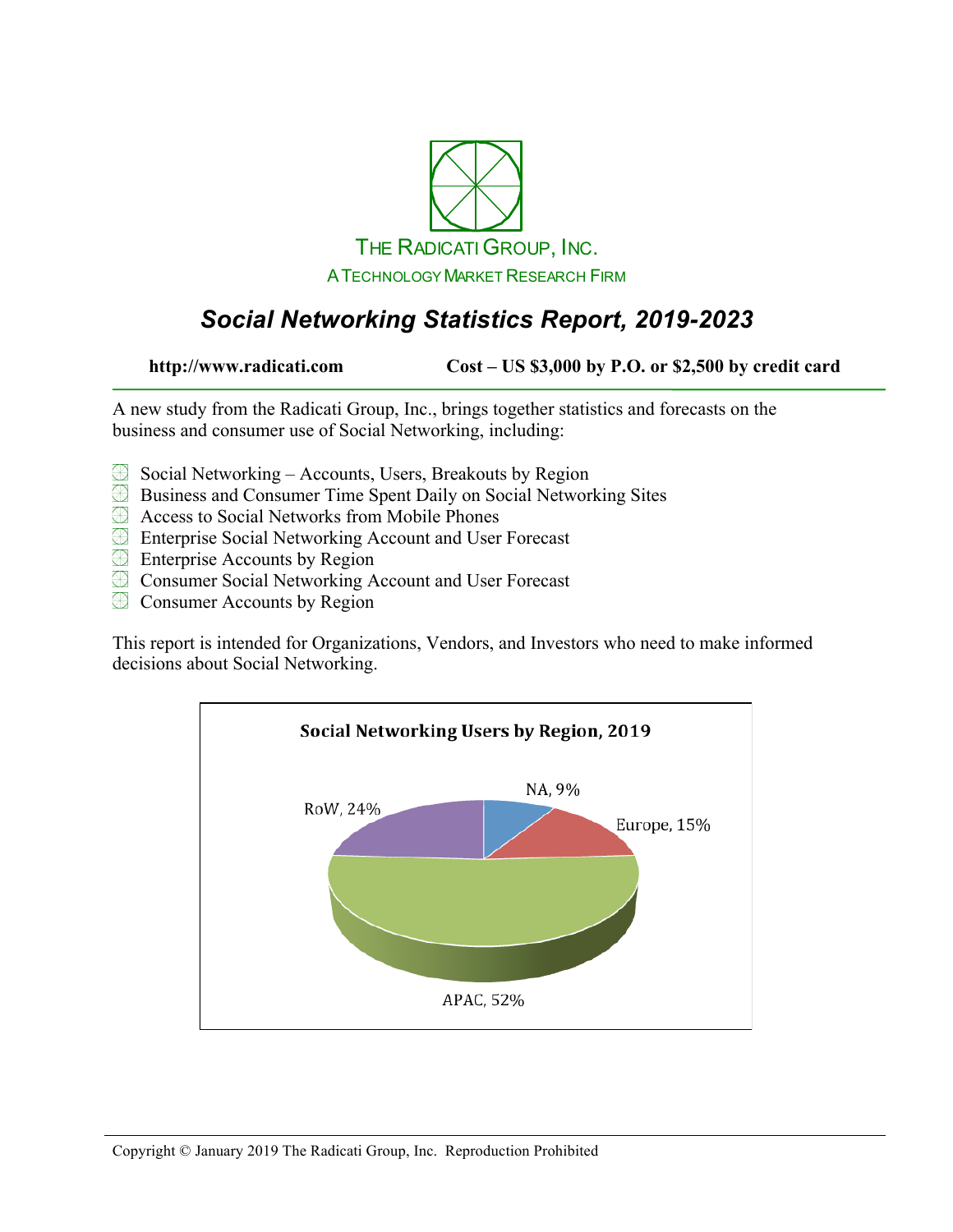### **TABLE OF CONTENTS**

| 2.2 ENTERPRISE SOCIAL NETWORKING ACCOUNT AND USER FORECAST, 2019-2023  14 |  |
|---------------------------------------------------------------------------|--|
|                                                                           |  |
|                                                                           |  |
| 2.3 CONSUMER SOCIAL NETWORKING ACCOUNT AND USER FORECAST, 2019-2023 17    |  |
|                                                                           |  |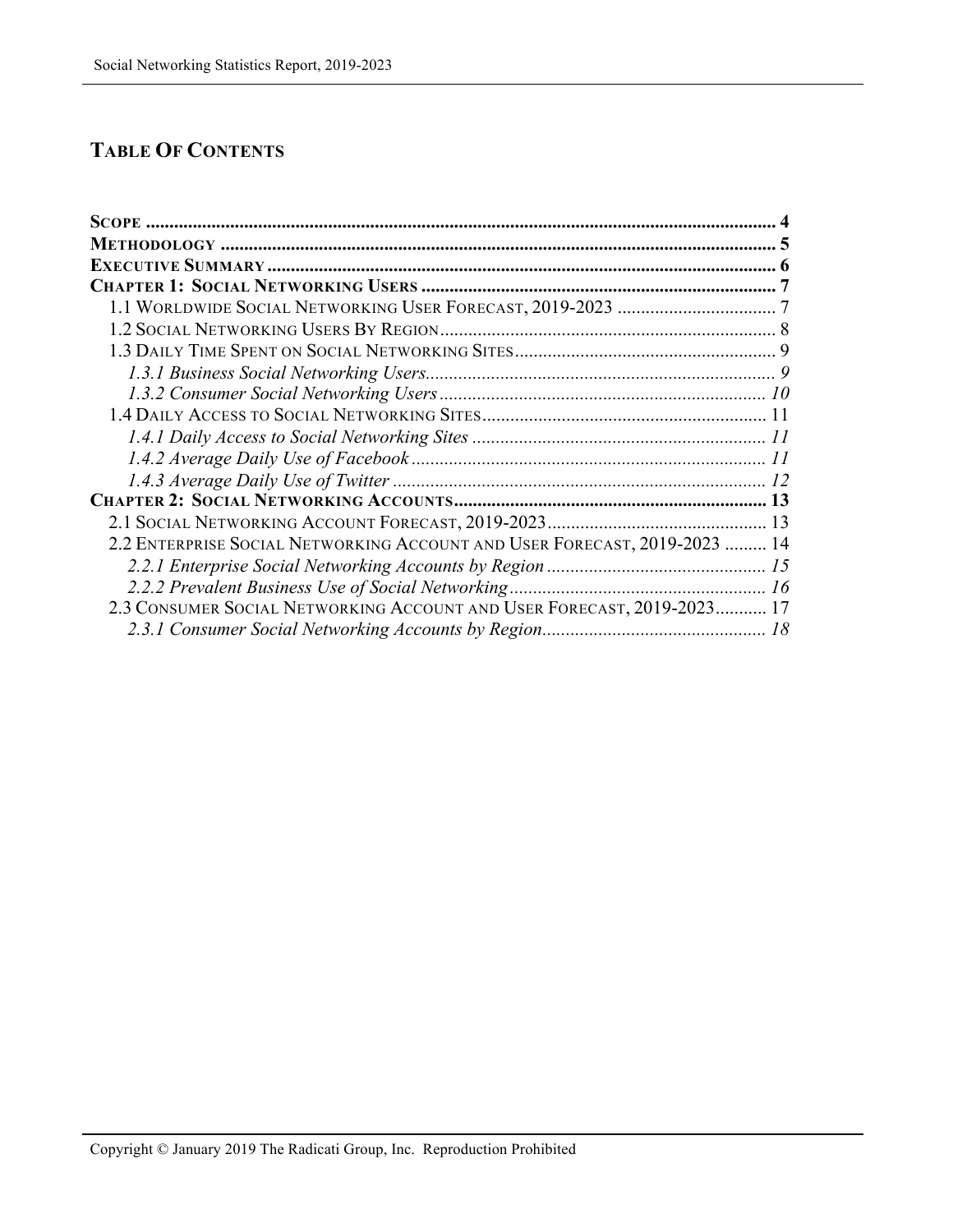## **LIST OF TABLES**

| Table 3: Time per Day Business Users Spend on Social Networking, 2019  10           |  |
|-------------------------------------------------------------------------------------|--|
| Table 4: Time per Day Consumer Users Spend on Social Networking, 2019 10            |  |
| Table 5: Average Daily Access of Social Networks from Mobile Phone, 2019 11         |  |
|                                                                                     |  |
|                                                                                     |  |
|                                                                                     |  |
| Table 9: Enterprise Social Networking Accounts and Users Forecast (M), 2019-2023 14 |  |
|                                                                                     |  |
| Table 11: Consumer Social Networking Account and User Forecast (M), 2019-2023 17    |  |

### **LIST OF FIGURES**

| Figure 3: Enterprise Social Networking Accounts by Region, 2019 & 2023 15 |  |
|---------------------------------------------------------------------------|--|
| Figure 4: Consumer Social Networking Accounts by Region, 2019 & 2023  18  |  |